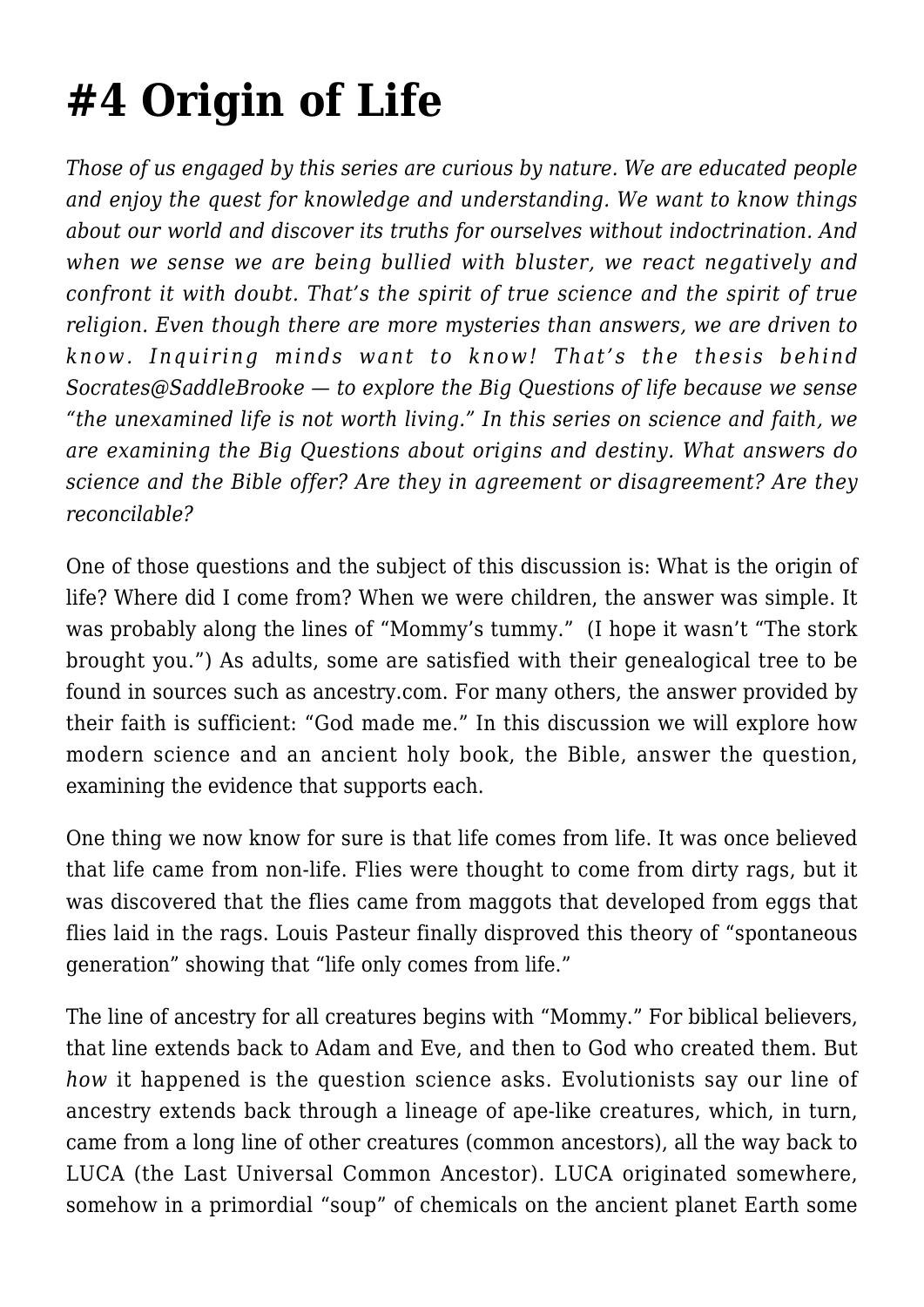3.8 billion years ago. Is that true? What does the evidence show?

Both the Bible and science reveal an advancing sequence of creatures from the beginning, starting with a simple life form and advancing to the most complex life form — us. The current session focuses on the creation of the very first life form. The next session will trace the alleged ancestry from that first life to us. (Or as some have said, "from goo to you.") Both sources tell us that the first life originated in the waters of early Earth. The scientific evidence starts in the fossil record with simple single-cell creatures (prokaryotes); proceeds through more complex single-cell creatures (eukaryotes); then simple multi-cell creatures — all existing some 3 to 4 billion years ago in what is called the Precambrian Period. Around 600 million years ago, in a minute span of geological time, most all the major groups of complex creatures appeared ("as if out of nowhere without evolutionary history!") in an event known as the Cambrian Explosion. The biblical account (Genesis 1) is rather succinct about this history but says that life originated "in the waters" with God speaking it into existence, along with the "plant yielding seeds." Science agrees and defines the first "seeds" as algae and cyanobacteria — both single-cell living organisms. According to the Bible, the first complex creatures were the "swarms of living creatures" created when God said, "Let the waters teem" with them.

We ask, is it possible for life to originate from nonlife as science speculates (abiogenesis)? What is life as compared to nonlife? What does the chemistry look like? Do we know any mechanisms that create life's chemistry (organic) from nonlife chemistry (inorganic)? What do we know about the circumstances and environment of early Earth that might have led to this transformation? How is life capable of replicating itself? Where does the "recipe" come from?

In laboratory experiments that attempt to simulate the early Earth's environment, a number of hypotheses have been developed and tested throughout the 20th century. We will look at the two most prominent — the Oparin-Haldane theory (1920s), and the Miller-Urey experiments (1953), which produced some simple amino acids in a test tube. Sparks of energy were blasted through molecules of hydrogen, methane, ammonia, and water — supposedly the elements of the early Earth's atmosphere. Could these inorganic compounds combine accidentally to form the organic compounds of life? The experiments made media headlines for decades — "Life has been formed in a test tube!" — and the work is still featured in high school and college textbooks. However, these findings have been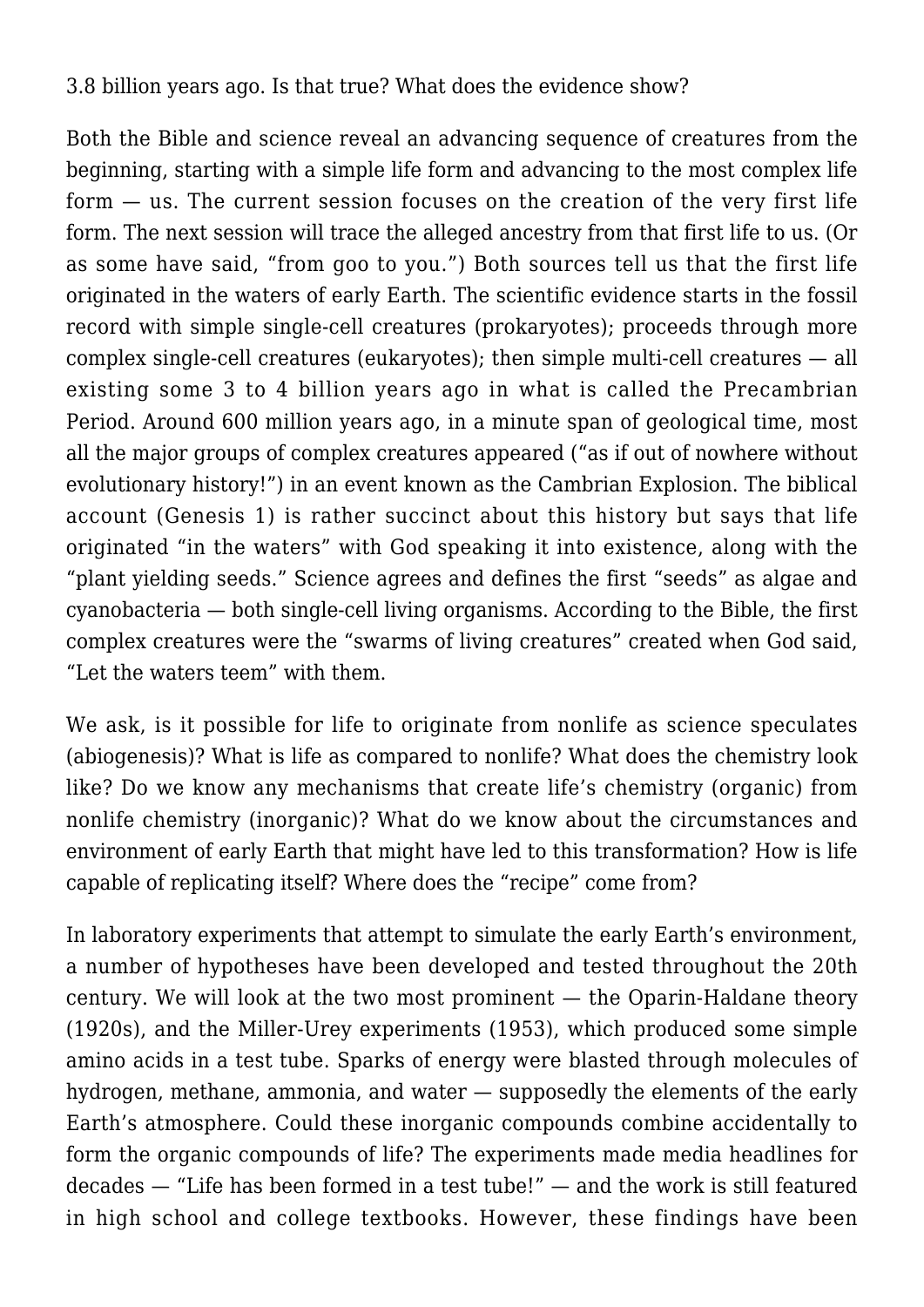subsequently discredited. Are we being duped into accepting abiogenesis (life arising from nonlife) when all the evidence says, "No way!"?

Today, we don't know and can't understand how life could have originated on planet Earth, especially self-replicating life! So current speculation for the source of life has shifted to outer space (Moon, Mars, even the moons of Jupiter and Saturn) in hopes of finding it there, and supposing that life somehow found its way to Earth. In 1996, researchers claimed that a four-pound meteorite, originally from Mars but recovered in Antarctica, contained fossils and chemical signatures of life. Early enthusiasm was expressed by many astronomers and the media proclaimed, "It will change the way we think about life in the universe." But what has subsequent research revealed? What is the overall evidence for life being seeded from outer space? We are more baffled now than we were 50 years ago.

In the 1970s scientists began speculating that Earth is not a unique place in the universe. Earth may be just one of trillions of similar planets. Life could have started "out there somewhere" and been subsequently transported to Earth, either accidentally or with intent, by an advanced civilization. These "panspermia" theories remain mere speculation.

Today there are no scientific answers to the Origin of Life (OoL) *problem*, but trying to find a naturalistic solution proceeds at full speed. The biblical story written down some 3,500 years ago still stands unchallenged — life is the special creation of a purposeful God. Naturalism doesn't accept this explanation because by definition, naturalism is atheistic (God doesn't exist). But there is nothing in science, logic, or reasoning that obviates creation as a legitimate path of inquiry. In fact, it remains the most likely inference to the best explanation.

Not all believers, however, share the same interpretation of the biblical text. Some ask, why would God bother to take billions of years when he could have spoken it into existence instantaneously, or in a 24-hour day? They opt for "Young Earth Creationism," estimating the age of the Earth at under 10,000 years old. Others accept the current scientific evidence for the age of the Earth and life in it (Old Earth Creationism), saying the Bible can be interpreted that way. They also say, from a scientific standpoint, that billions of years were necessary for Earth to develop a "home" for life to exist. Others see the Genesis accounts as allegorical, so they don't have problems reconciling the two. Another group accepts Darwinism (the next session in the series) and conjoins biblical faith with